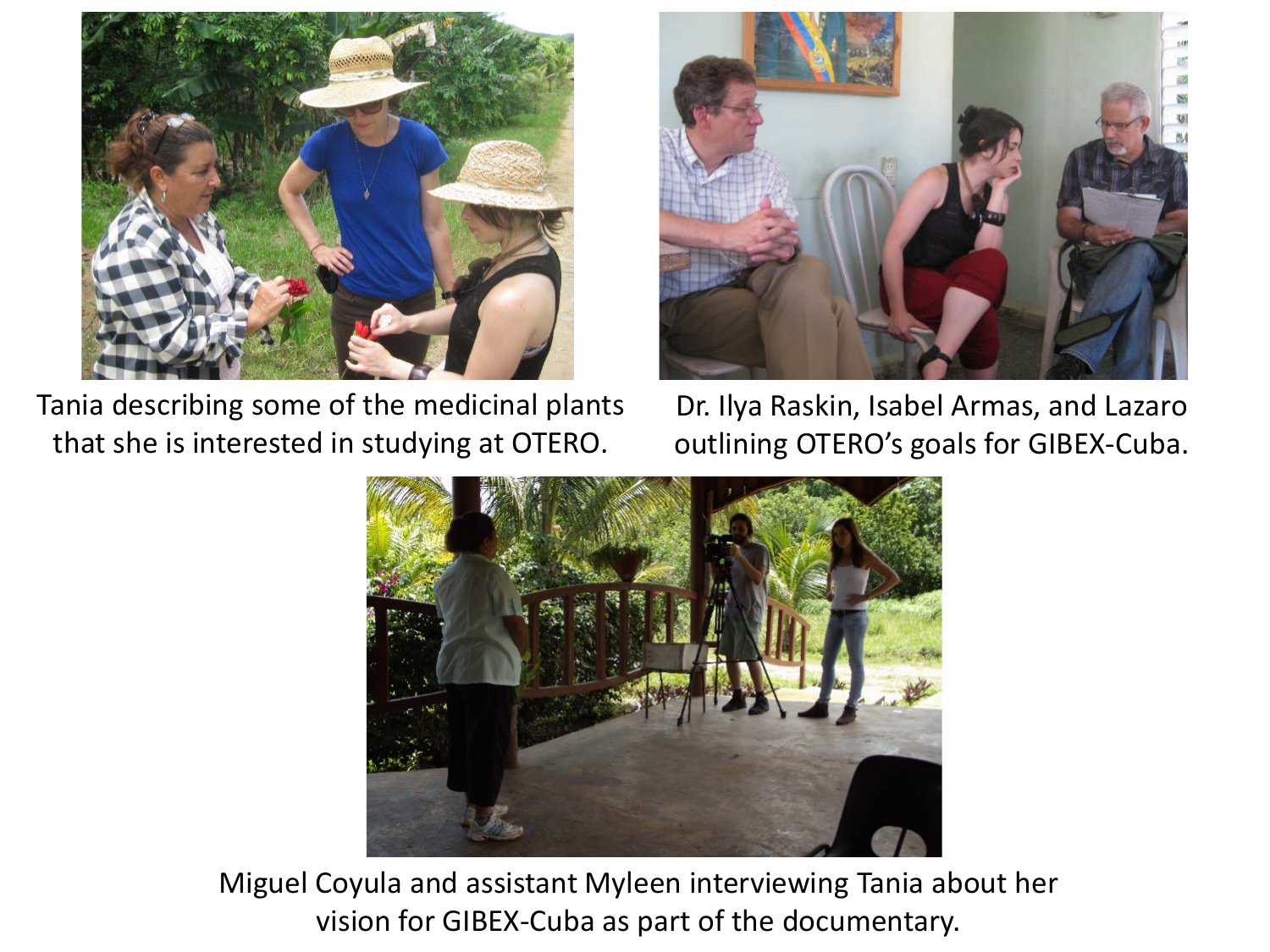

Brittany Graf and Isabel Armas teaching rapid plant extraction at OTERO.



Brittany Graf describing the methodology for the antifungal assay at OTERO.



Isabel Armas teaching the antioxidant assay at OTERO.



Several plant extracts that demonstrated strong antioxidant activity at OTERO and JBC.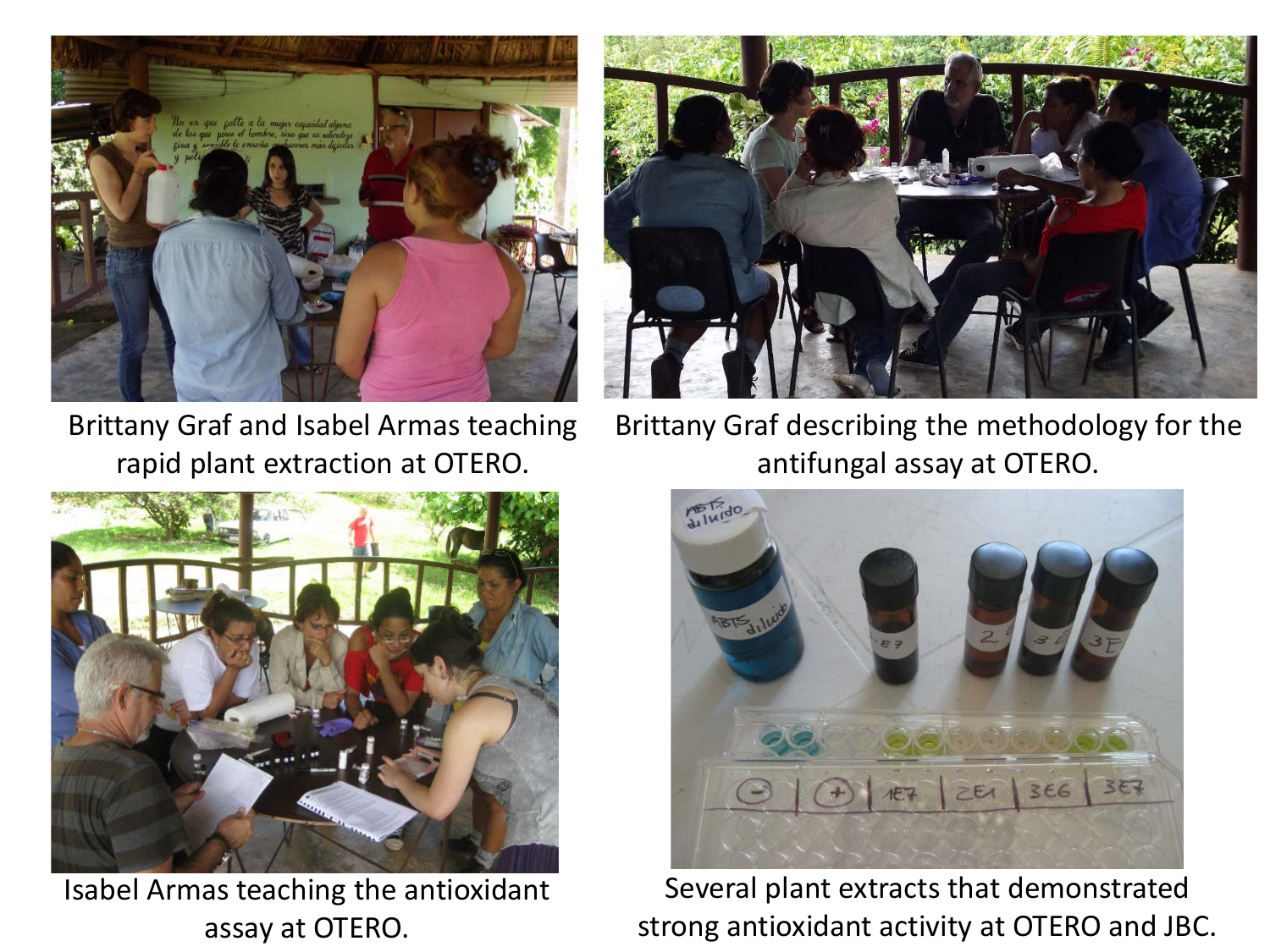

The plants selected for extraction by workshop participants at JBC.



Isabel Armas teaching rapid plant extraction using the Dremel tool at JBC.



Brittany Graf teaching rapid plant extraction using a mortar and pestle at JBC.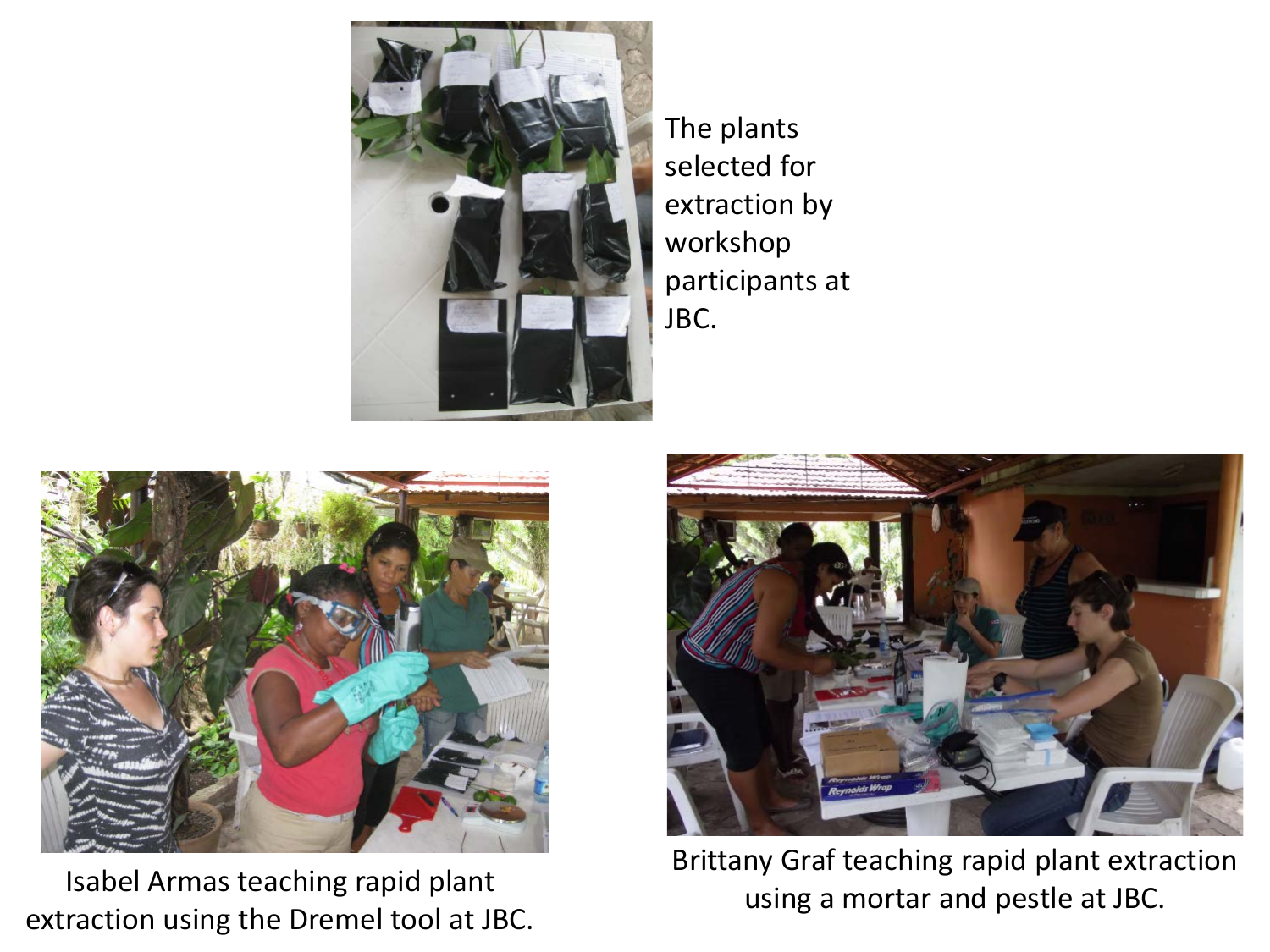

Brittany Graf teaching the JBC workshop participants to set up the antioxidant assay.

Niurka at JBC practicing her new pipetting skills as she sets up the glucosidase inhibition assay.





Brittany Graf teaching the principles behind the glucosidase inhibition assay.



Results of the glucosidase inhibition assay.